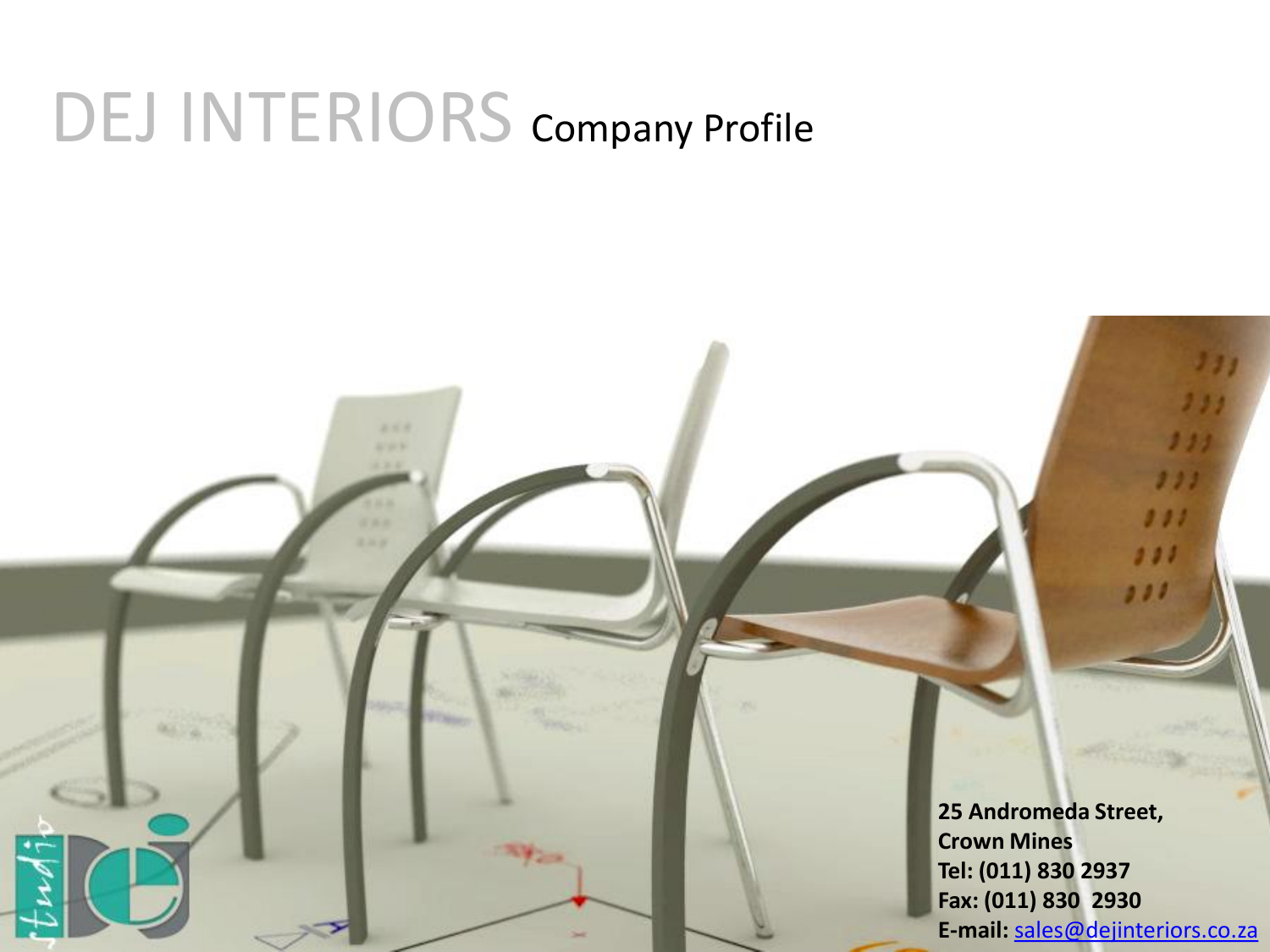DEJ Interiors is a manufacturing supplier of finest quality home and office furniture, producing locally manufactured, world class products with the added benefit of select and exclusive components. With 25 years of experience, a wide range of products for every application and a substantial production capacity, neatly tied up with dynamic leadership and initiative.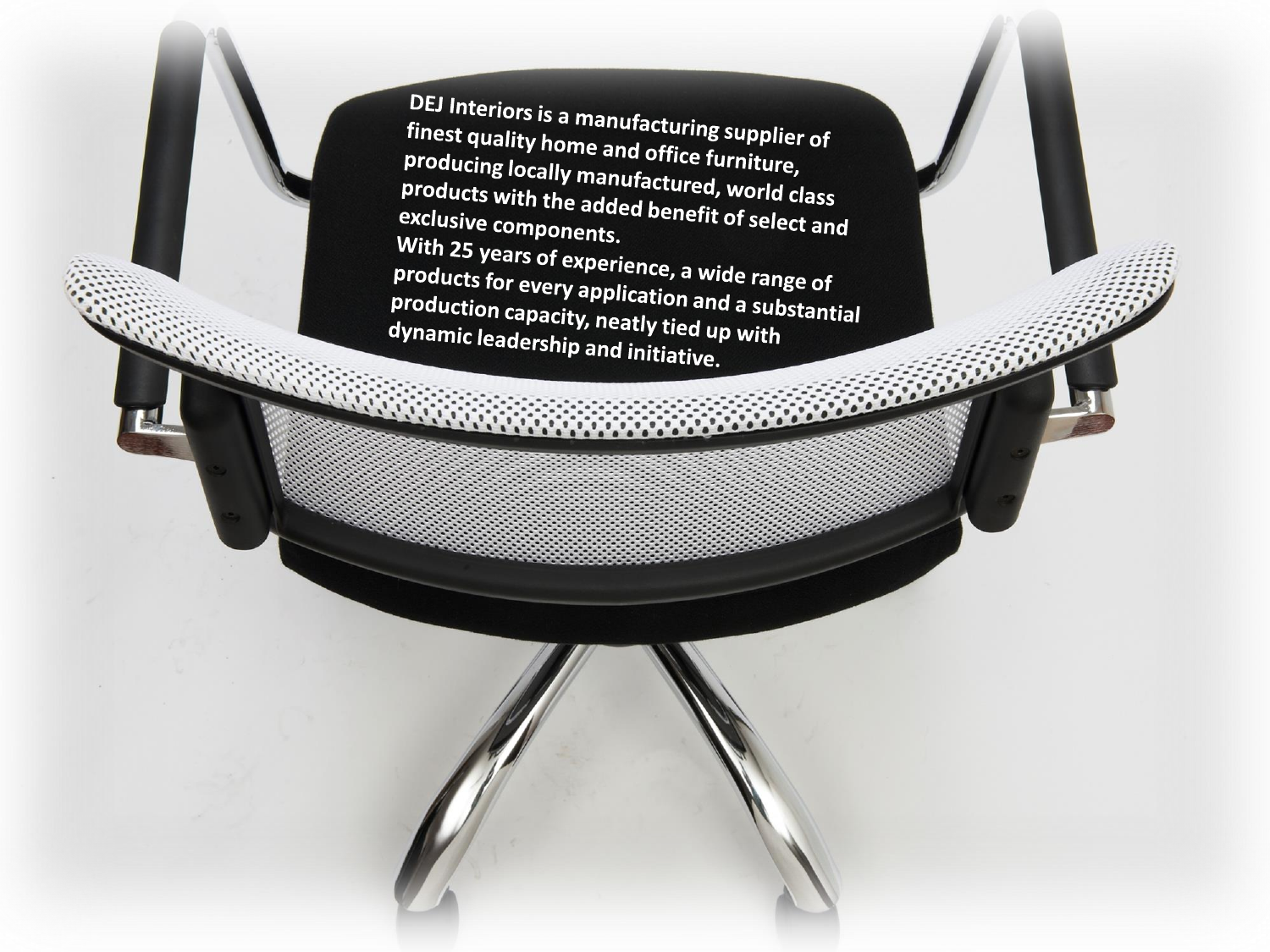## **HISTORY**

**Directors Daniel and Elize Tavares, had a clear vision for DEJ Interiors at its' inception in 2007, to provide a start to finish office furniture solutions company, designing, prototyping, manufacturing, assembling and marketing of world class furnishings.**

**It is safe to say that Daniel was destined to be a pioneering market leader in this field, as a teenager working the lathe at a company then owned by his father, with every turn, cut and bend he learned the strengths and weaknesses in the components that his father's company was supplying the office furniture industry. It was only a matter of time before Daniel's vision out grew his current station as he rose through the ranks. The inevitable was a group of companies encompassing all aspects of the office furniture industry, thus, the genesis of Interseat, DEJ Interiors and Interplastics.**

**Daniel's ambition was matched only by that of his wife and partner, Elize, who provided the ultimate counter balance and final piece of the intricate puzzle that is DEJ Interiors, a match for Daniel's knowledge and experience in steal working and component manufacture. An eye, feel and passion for the fine grain of quality woods and the subtle curves of a finely pressed veneer, the hands on wood worker and dynamic entrepreneur, Elize closed the circle. With their combined knowledge and experience, finally, nothing could limit their ambitions as wood; steal and upholstery were now designed and forged under one roof.** 

**To this day, not compromised by their positions as owners and directors, it is not uncommon to see Elize and Daniel getting their hands dirty in the wood and steal factories as their love and dedication to their products has never faded.**

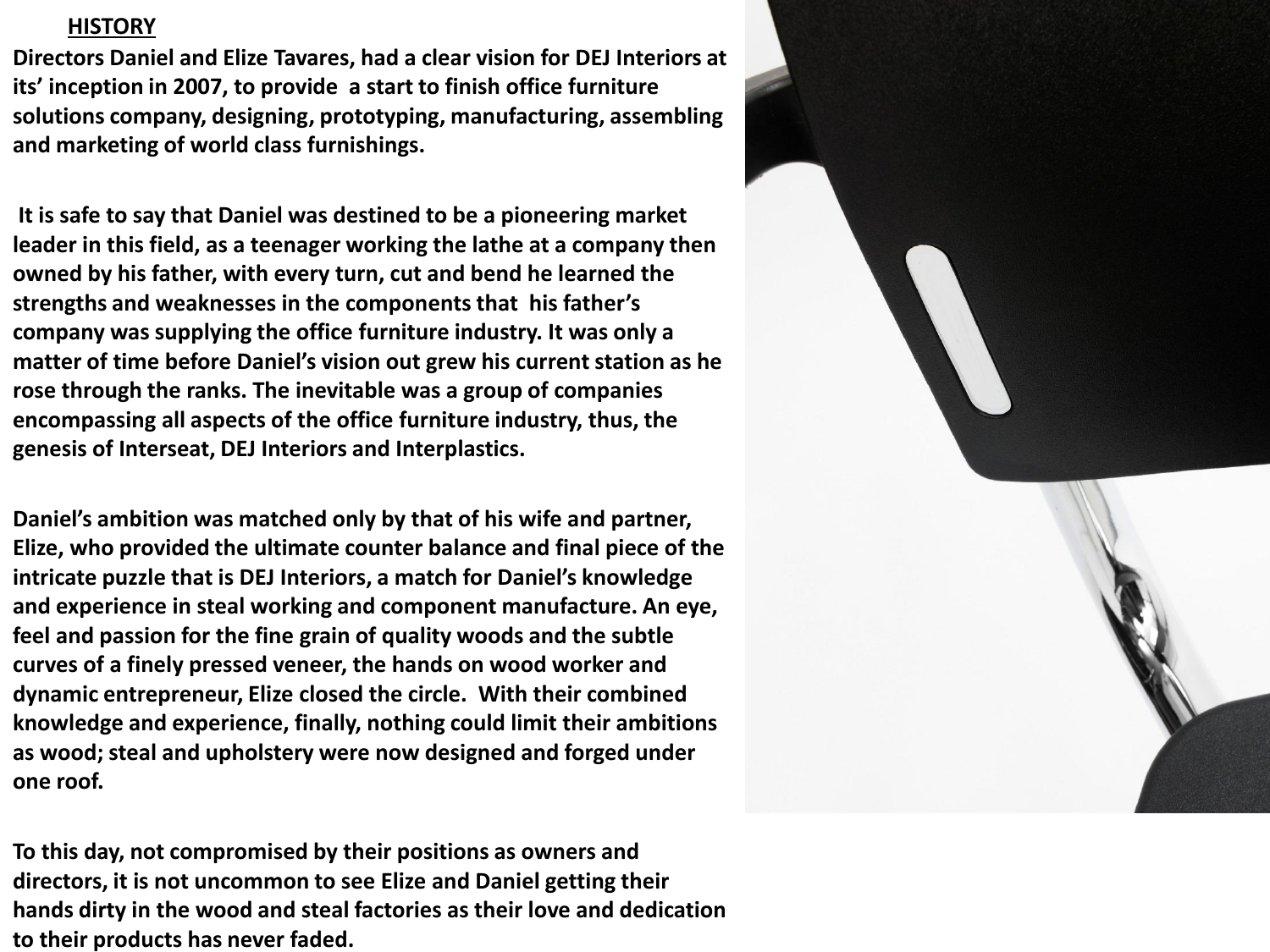## **Products**

**While DEJ maintains the stalwart designs that can fill a space in any application, we also pride ourselves on our modern trend setting offerings such as the Vuitton with its' continental flare and sporty lines, echoing a stylish super car which could explain it being our fastest moving range! Our Open range which name says it all, an ultimate solution open to any possibilities, with almost every one of it's surfaces adjustable.**

**Our catalogues also include models for every taste. From the clean efficient lines of our Linea range with its' central European influence which demands a disciplined respect to the plush luxury of the dual full shell, genuine leather Comfort Range.**

**All of our products here at DEJ are manufactured at the highest levels with stringent quality control at several stages of the production line, to grant us the confidence to offer a 5 year guarantee on all of our products.**